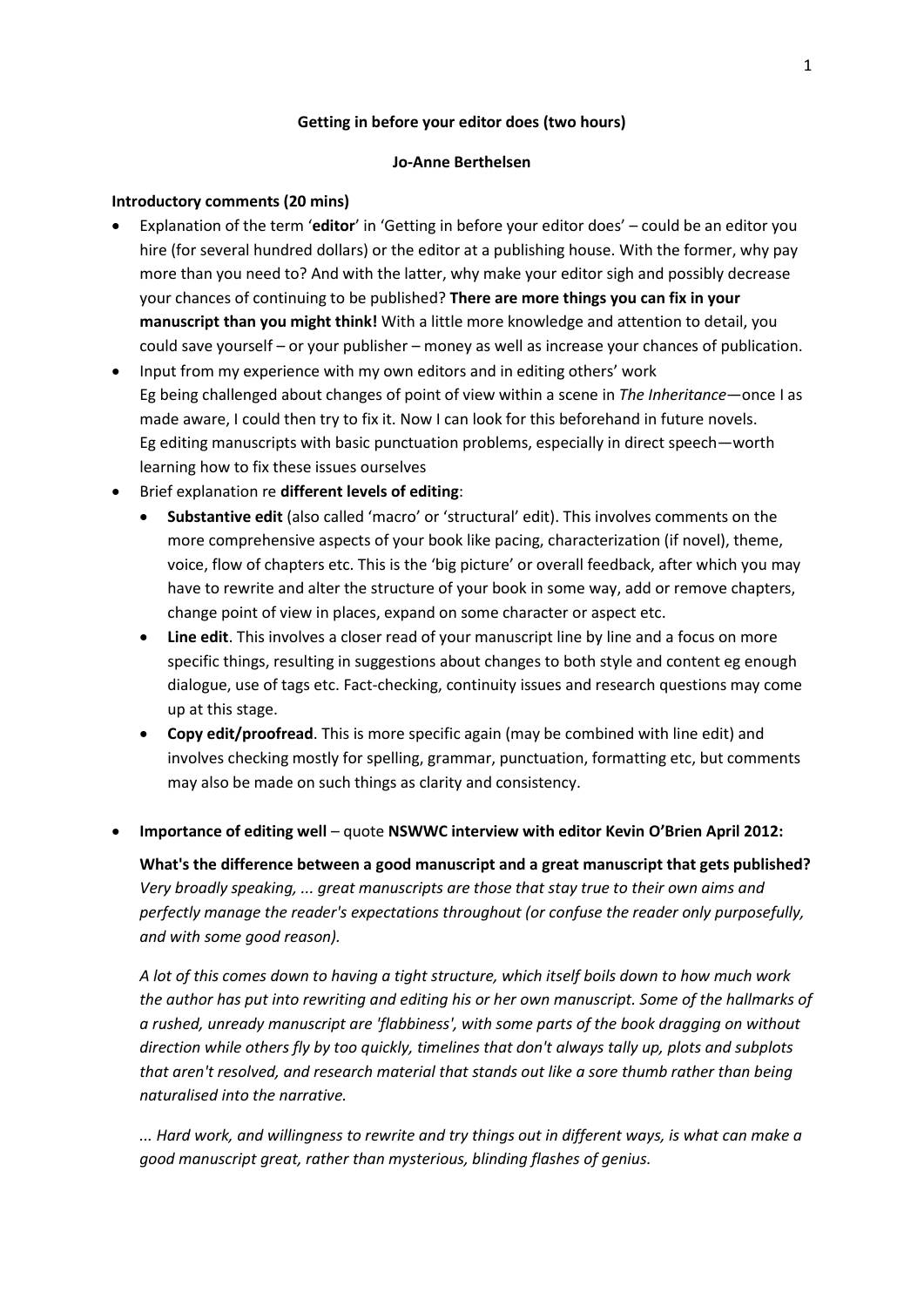### **Exercise 1 (20 mins)**

Hand out one page of novel. Participants to edit anything they feel needs correcting or improving. [Too many sudden POV changes, too may 'too's, 'ly' words, clumsy first sentence (pronoun should not be first), unnecessary words eg 'once again', eight lines from end of first page.]

**Sharing and discussion** either in groups of three or as a whole group, depending on number present. Then share one main thing from each group. (Note all points mentioned on paper or on board – point out ones to be dealt with in notes.)

#### **Overall comments re editing (15mins)**

- Emotions/personality traits that might hinder us from editing our own work well—pride and arrogance, fear, insecurity. That's why we need God on this journey—as much a part of the editing as the writing.
- Need to overcome reluctance to change what we have written, whether these changes are suggested by others or we see the need for them ourselves. All of us can improve our writing in some way—we can't be too 'precious' about it. Whose project is this? Is it just yours – or is God involved too?
- If we suspect something needs changing, it probably does. Trust that 'gut feeling'—it could be God prompting you, if you consider God to be an intrinsic part of your writing journey!
- Need to be able to trust others to read your work and give feedback, before you send it to an editor. We can be blind to our own mistakes and weak points. Note Jesus' words re plank and speck! Pray about this and see the people God gives you.
- On the other hand, we need to be confident in what we have written and stick by it—it's our book! Remember God's call to write – and be determined to do that to the best of your ability.
- When asking others to critique your manuscript, give them some specific questions to answer eg Do my characters come across as believable? Does the beginning 'grab' you enough to make you want to keep reading? Is the ending satisfying for you? Do you think I should leave out this or that character or say more about them? Ask them anything you are particularly unsure about.
- Need to allow time to disengage and gain a better perspective. A time to hear God's 'Well done!' and perhaps even be kind to yourself. Or you may want to spend time on another project and then go back to your original one.
- Read books about the writing craft in general, editing, grammar, punctuation etc. Give main ones on ppt but bigger list in notes on website.
- Notice other people's writing and think about what you would edit. If you do that with their writing, why not with your own? Mention book 'Reading like a Writer' by Francine Prose.
- Find a good editor! (lists of accredited editors online, rates etc) Eg of changes to my M/S that have resulted in better books, in my opinion. Story of missing out on first manuscript assessor.
- Realise that you may pick up mistakes that your 'in house' editor misses! The idea isn't to rely on your editor to bring your work up to scratch!

**Personal examples** with AH editor and also with lady who asked me to 'tidy up' her work.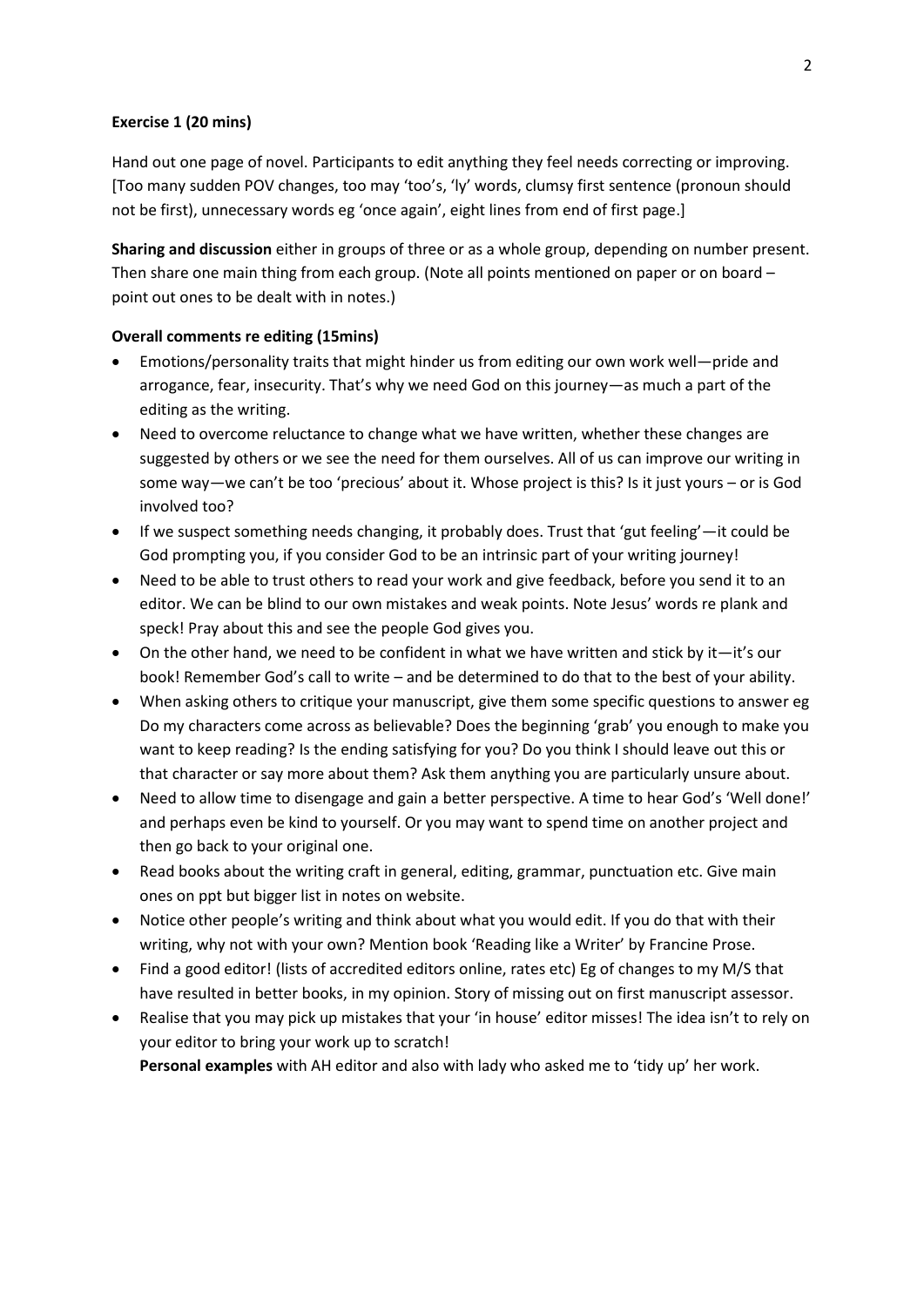## **'Macro' matters (30 mins)**

**Cut out extraneous words** – make sure you stick to the word length required

*What are some common errors you see in manuscripts by first-time authors? (NSWWC) Probably the most common error I see in first-time authors is overwriting, in its various forms: overly lavish descriptions; too many adjectives in general; self-conscious literary phrasing when a simple word or sentence would do; flights of fancy that serve no narrative or stylistic purpose; an over-abundance of characters; the cramming of the writer's whole lifetime's thoughts and experience into the one book.*

*These are all completely understandable, and perhaps even inevitable to some extent. They reflect the joy the author is feeling in writing: the self-expression, the flow of ideas, the act of creation, the conjuring of people and scenarios.*

*It's only a problem if that joy overflows into over-attachment - when authors are so wedded to their words that they are unwilling to cut them back, remove things that aren't working, rewrite things that could be done better. Overwriting may be necessary to produce a first draft but will hopefully be trimmed down in subsequent rewrites and edits, either by the author alone or in collaboration with an editor (unless it's part of the overall vision in some way).*

- Check you have stuck to the word length required by your publisher, if stated. **Personal examples**: Cutting out thousands of words; being willing to divide book into two and rethink whole project.
- Respect your reader! **You don't have to explain everything.** (More in 'Pace' section below)

## **Check the basic narrative of your book/novel is sound**

- **Note 'LOCK' acronym** for essential elements of a strong narrative plot in *Revision and Self-Editing* by James Scott Bell p 45:
	- **Lead**: Can your readers identify with your lead character? Will they have sympathy for him/her? Will they like him/her? Is there some inner conflict happening that will engage your readers and capture their attention?
	- **Objective:** What is at stake for your readers? Is there a clear objective that will urge them to keep reading?

**Confrontation:** Is there opposition to the Lead's objective? Idea of two dogs with one bone! **Knockout:** Is the ending satisfying, perhaps even in an unpredictable way?

- **•** Begin well
	- Usually the first thing an editor or publisher reads so needs to be strong
	- Start at the **real** beginning ie Let back story (events that take place before the main story) unfold later rather than clog up the beginning – share only what is necessary first off.
	- Draw the reader in somehow eg hint at some mystery, make your character interesting **Personal example:** Beginning of *Jenna* not interesting enough first time around.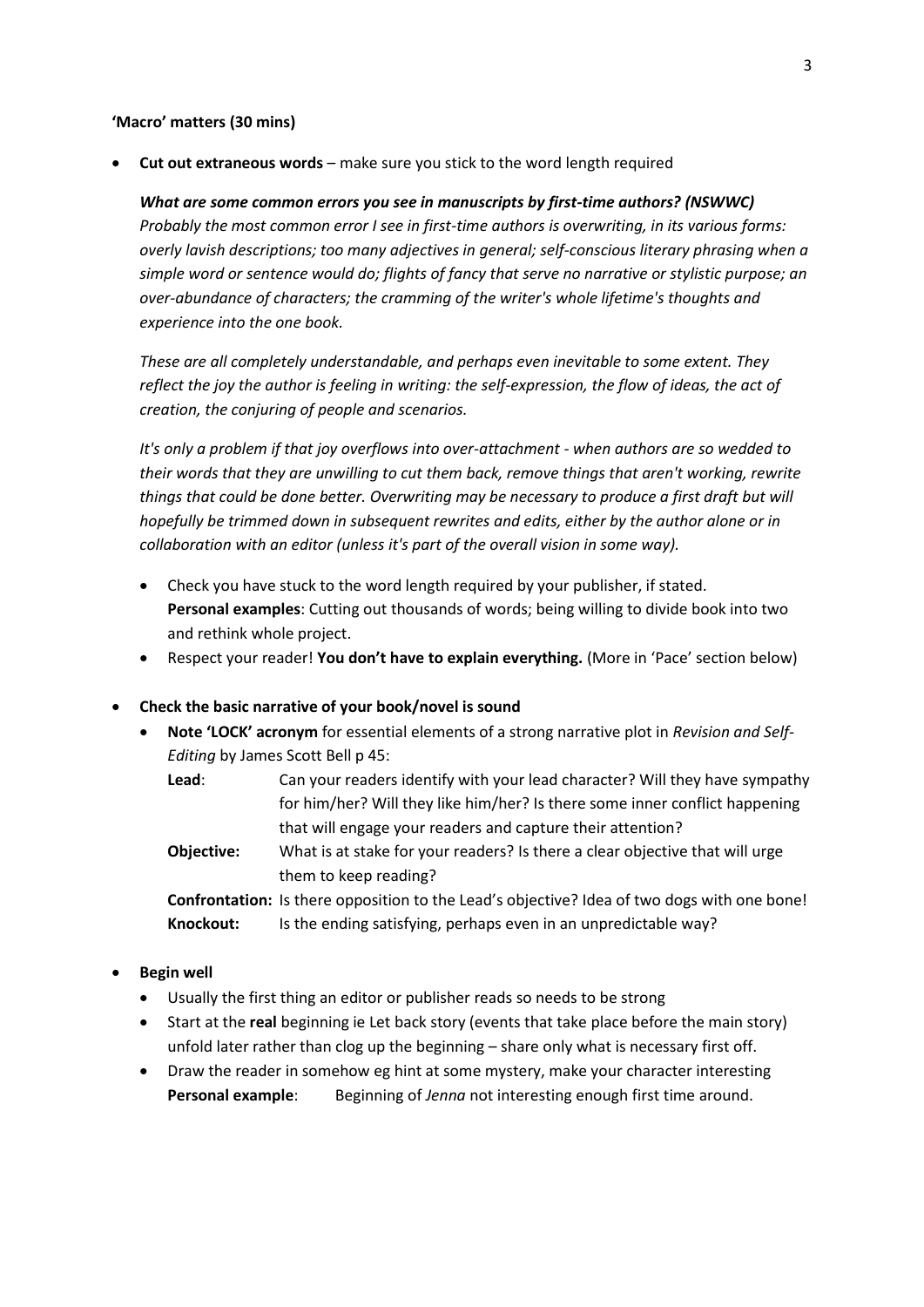#### **Quotes from author Deborah Raney, adapted from checklist for judges in writing contest:**

*Does the first page compel the reader to turn the page—not interest or encourage, but leave them no choice?*

*The reader should know what the story is about in the first 20-40 lines, not pages. Ten pages to hook the reader into the story.*

### **Ppt examples of beginnings – discussion:**

*She only stopped screaming when she died. It was then that he started to scream.* From *Kane and Abel* by Jeffrey Archer 1979

*I became what I am today at the age of twelve, on a frigid, overcast day in the winter of 1975. I remember the precise moment, crouching behind a crumbling mud wall, peeking into the alley near the frozen creek.* From *The Kite Runner* by Khaled Hosseini 2003

*Violet finished the library book and closed it with a snap. Yet again, a self-doubting, fluttery, birdbrain heroine had been swept away by a masterful man.* From *Light a Penny Candle* by Maeve Binchy 1982

*I told you last night that I might be gone sometime, and you said, Where, and I said, To be with the Good Lord, and you said, Why, and I said, Because I'm old, and you said, I don't think you're old. And you put your hand in my hand and you said, You aren't very old, as if that settled it.*  From *Gilead* by Marilynne Robinson Pulitzer Prize Winner for Fiction 2005

*It came by mail, regular postage, the old-fashioned way since the Judge was almost eighty and distrusted modern devices.* From *The Summons* by John Grisham 2002

*There was a boy called Eustace Clarence Scrubb, and he almost deserved it.* From *The Chronicles of Narnia: The Voyage of the Dawn Treader* by C S Lewis 1952

*It was the best of times, it was the worst of times, it was the age of wisdom, it was the age of foolishness, it was the epoch of belief, it was the epoch of incredulity, it was the season of Light, it was the season of Darkness, it was the spring of hope, it was the winter of despair*. From *A Tale of Two Cities* by Charles Dickens 1859

*It is a truth universally acknowledged that a single man in possession of a good fortune, must be in want of a wife.* From *Pride and Prejudice* by Jane Austen 1813

## **Make sure your book (novel or non-fiction) moves along at a good pace**

**Quote:** *The plot is the journey. Pacing is the rate at which problems affect the journey.* Gail Gaymer Martin in section 'The Sagging Middle' in Chapter on 'Plot' from *A Novel Idea*, p 13

 Are there too many descriptive passages? *When you describe every bit of action down to the last detail, you give your readers a clear picture of what's going on but you also limit their imagination—and if you supply enough detail, you'll alienate them in the process. Describing your action too precisely can be as condescending as describing your characters' emotions. Far better to give your readers some hints and then allow them to fill in the blanks for themselves. This pays your readers the*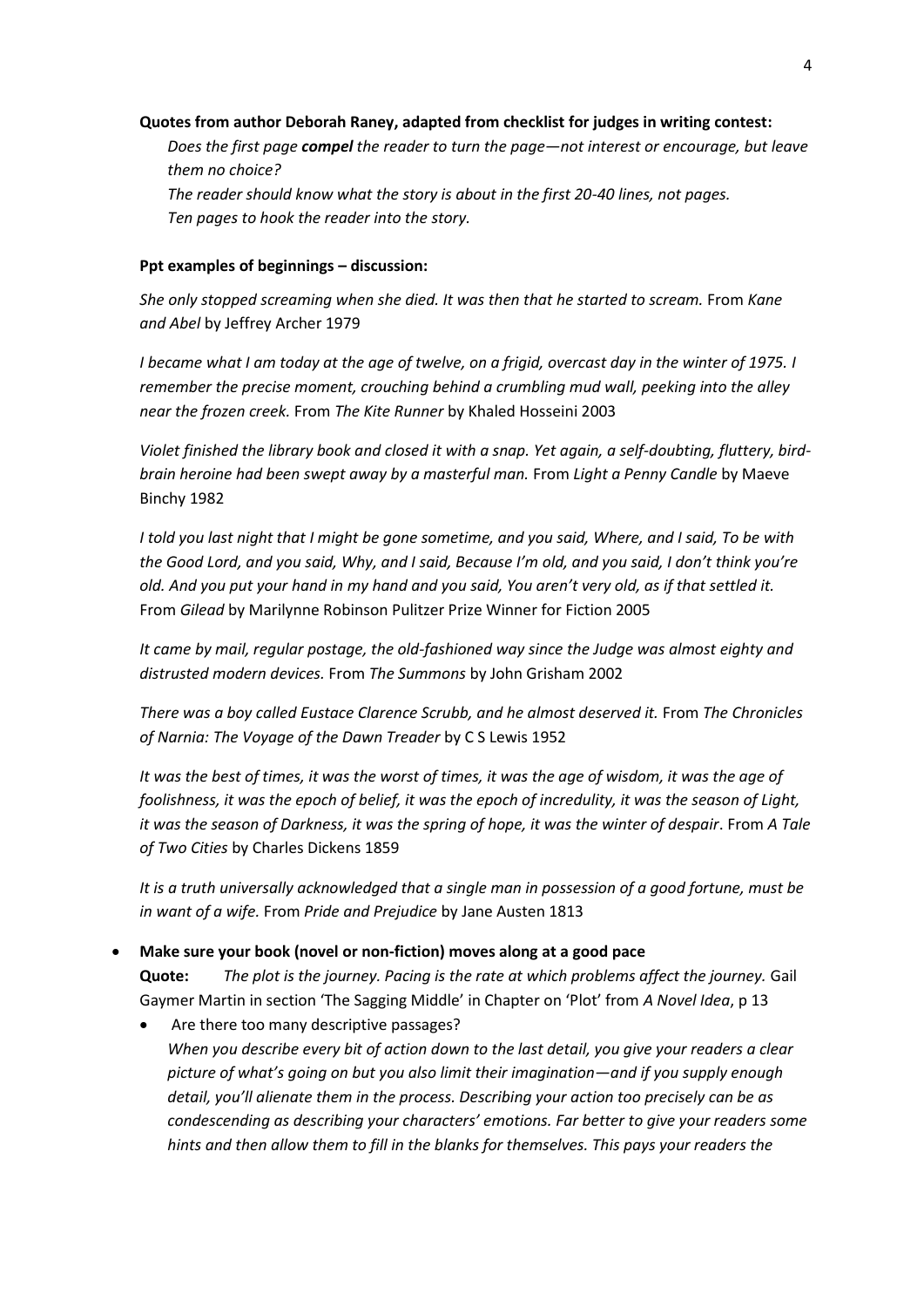*compliment of assuming they're intelligent and imaginative, and in a dialogue scene, allows your dialogue to flow more naturally. (*Browne and King p 147)

- Have you slowed things down with too much back story or inner thoughts? **Personal example:** My own back story in first chapter of *Soul Friend*
- Are some parts too hurried while others lag? Does too much happen at once in spots? Idea of 'beginning, *muddle* and end'!

**Note Three Act structure concept** in *Revision and Self-Editing* by James Scott Bell p 50:

**Act One:** Introduces the Lead, presents the setting, sets the tone, gives the reader a reason for reading on, introduces the opposition

**Act Two: Starts at around the one fifth mark** Deepens character relationships, keeps the reader caring, sets up final battle **Act Three: Starts around three-quarter mark** Final battle, ties up loose ends, leaves readers satisfied

- **End well**
	- Make sure the ending of your book is satisfying and appropriate, even if not 'rounded off' in the conventional way (applies to books in series as well) **Personal example** of ending of 'Laura'—needed to listen to editor
	- Be careful not to rush the end of your book Personal sense of actually making it to the end – tend to tie up ends too quickly

# **Assess your characters – will your readers care about them enough?**

**Personal example**: Experience of novel written well, but just don't care about the characters! **Quote:** *Characters drive the plot of any great story. A stellar setting, a riveting premise, and an emotionally weighted conflict are as essential as a car's engine, wheels and fuel. But if there's no one we care about behind the steering wheel driving the details, the story will go nowhere.* Susan Meissner in *A Novel Idea* p 35

 Write up all you know about them – perhaps interview them. **PPT The Character Checklist** *Revision and Self-Editing* Bell p 31:

For each of your main characters, consider the following:

- Sex, age, occupation
- Point of vulnerability
- Current living conditions
- Personal habits: dress, manners, etc
- Physical appearance and how she feels about it
- Where she grew up
- Main attitudes about people and events
- Main shaping incidents in past influencing present life
- Dominant attitude
- What her parents are like
- Her relationship with other family members
- Schooling and her performance there
- Others think of her as
- What she likes to do in her free time
- She is passionate about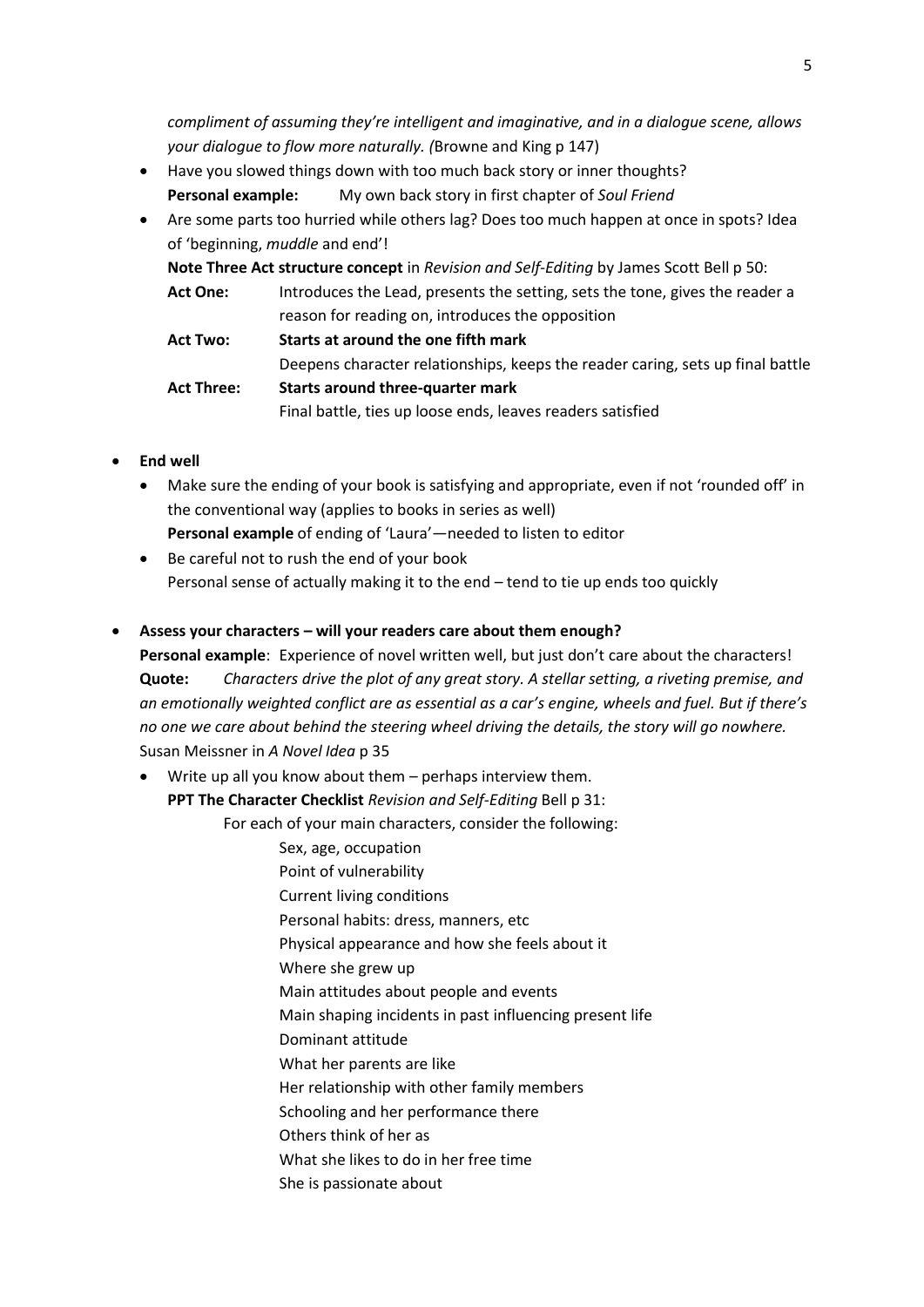The one thing she wants more than anything else Her major flaw Her major strong point What I love about this character The secret to be revealed

 Think about what emotions your characters will elicit in your readers **Personal examples**: My writing sad characters and people crying over them and connecting

– too much! (Thought they were real.)

My problem of my early characters being too 'good'! Had to make them more human! **Quote:** *Characters come alive when authors:*

- *1. Give them a past hurt or wound*
- *2. Make them likable*
- *3. Make them fallible*
- *4. Make them good at what they do*
- *5. Put them in jeopardy* Tamera Alexander in *A Novel Idea* p 49
- Try to convey more about them—through their voice in direct speech; through inner thoughts; through someone else's point of view etc
- Make sure they remain consistent throughout the novel—unless their changing is a feature

# **In novels, check point of view changes**

# **[NB: Point of view seminar tonight with Anne Hamilton will say more on this.]**

**Quote:** *Looking at me over the top of his glasses, the editor said, "Your POV is all over the place. You need to stay in one head. Third-person limited works best for beginning writers like you. Keep working on it."*

> *I thanked him and stood, feeling too embarrassed to admit that I had no idea what a POV was, let alone a third person limited. All I knew was that I had come to the writers' conference because I loved to tell stories.* Robin Jones Gunn, *A Novel Idea* p 65

- Issue of swapping too often—readers may not realise but it does lessen impact of the story
- Can be used to add interest and keep pace moving well
- Omniscient point of view vs a character's point of view different levels of intimacy **Personal example:** Refer to pages from *The Inheritance* – section before Michael deleted altogether and sections of Justine's inner thoughts woven in later!

# **Exercise 2: If time, try exercise on finding and correcting POV changes from Bell p 68**

 **Look for continuity mistakes** eg character's name changes, mistakes in timeline of events, characters filling each other in on things they already know. **Personal examples:** Having to tie in ages/time frame between my fifth and second novel – need

to keep tabs of when people meet, when they married, when child was born etc.

Two or three minor characters with same name in my first novel! Also minor character's name changed in my sixth novel – Nettie to Nellie! Also main character of my fifth novel in my sixth!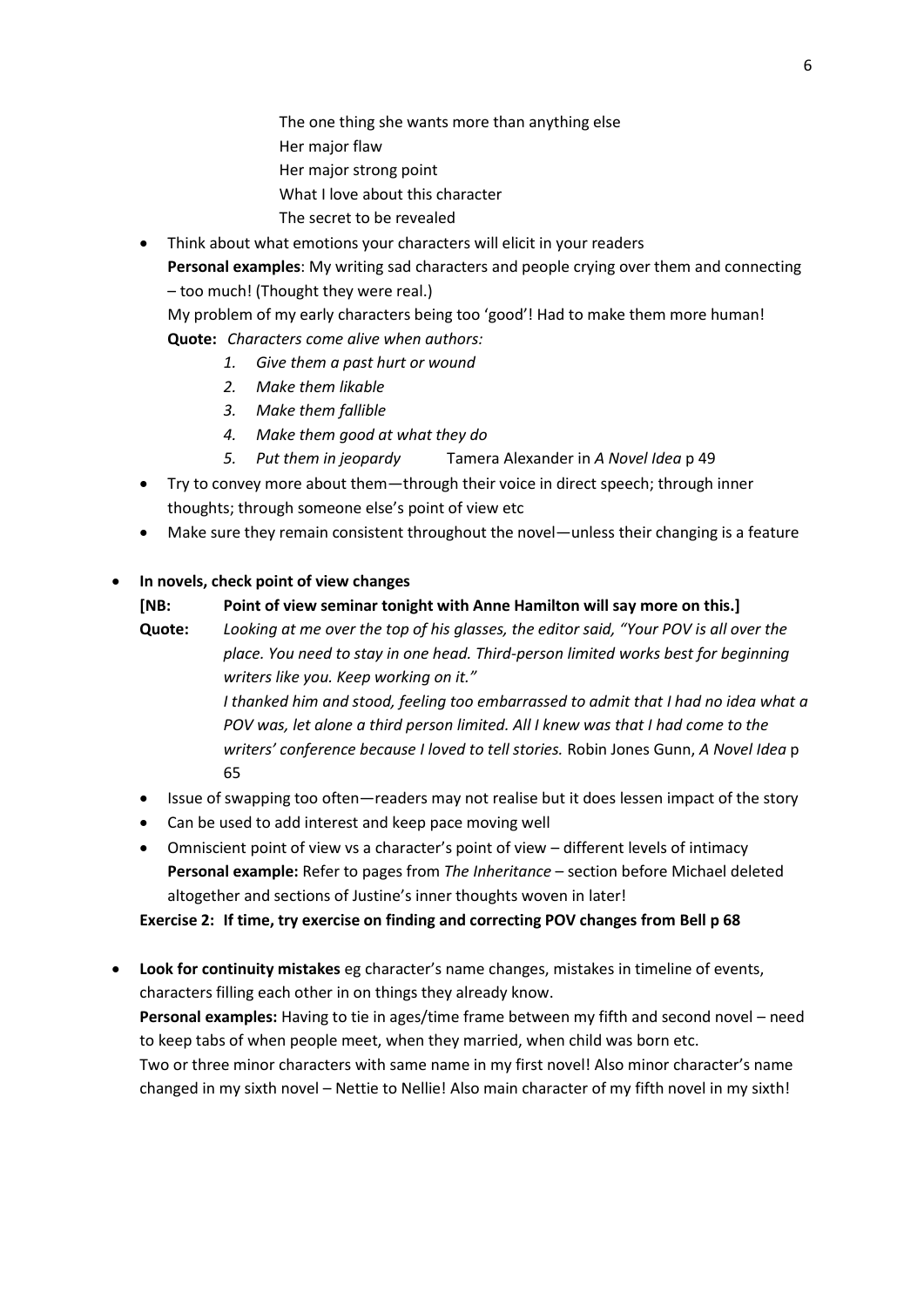#### **'Micro' matters (30 mins)**

- **Vary paragraph lengths**
	- Need enough 'white space' on the page to maintain reader interest
	- Each new idea needs a new paragraph
	- Paragraphs all of the same length can become boring
	- Short paragraphs can be used to heighten tension, for shock value etc
		- **Eg:** *At last Heléna found the strength to move. Calling out Stefan's name over and over again, she stumbled down the stairs and out into the square. She was just in time to see a German army vehicle pull out from the kerb, its chrome trimmings glinting in the moonlight, its taillights glowing what seemed to her a malevolent red. Through the rear window, she caught a fleeting glimpse of Stefan's face, white and agonised.*

*The car sped off—and she was left standing alone in the empty square.*

**Vary sentence length and structure**

It doesn't always have to be subject followed by verb following by predicate!

#### **Exercise 3 on sheet from E's book re varying sentence lengths and structure.**

**Check your dialogue sections**

**Quote:** *Here's a little secret. Dialogue is the fastest way to improve your fiction.* Bell p 94. **Personal illustration:** My experience in writing my first novel—minimal dialogue!

- Have you included too much extra information? **NB** Read your dialogue aloud to see if it sounds natural or is too stilted etc
- Does your dialogue have purpose? Does it advance the story, highlight some conflict or tell us a little more about your character?
- Does the dialogue suit the characters? **Quote:** *Remember that you should be able to identify each character by what he or she says. Each one must sound different from the others. And they should not all sound like you; each one must have a self.* From *Bird by Bird* by Anne Lamott p 66
- Does the dialogue suit the setting? Would the characters talk in this way at this point?
- Have you used too many attributions (ie he said, she commented, Laura laughed)? Are they needed at all?

**Personal illustration:** Taking out unnecessary attributions in final check of next novel. **Quote:** *Imagine you're at a play. It's the middle of the first act; you're getting really involved in the drama they're acting out. Suddenly the playwright runs out on the stage and yells, "Do you see what's happening here? Do you see how her coldness is behind his infidelity? Have you noticed the way his womanizing has undermined her confidence? Do you get it?" You get it, of course, and you feel patronized. You're an intelligent theatregoer, and what's happening on the stage is clear enough. You don't need the writer to explain it to you. This is exactly what happens when you explain your dialogue to your readers. Consider the following: "You can't be serious," she said in astonishment.* 

From *Self-Editing for Fiction Writers*, Browne and King p 84. Do you need more 'beats' or action tags in the dialogue? Do you need fewer?

**Quote:** *Beats are the bits of action interspersed through a scene, such as a character walking to a window or removing his glasses and rubbing his eyes—the literary equivalent of what is known in the theatre as "stage business". Usually they involve physical gestures, although a*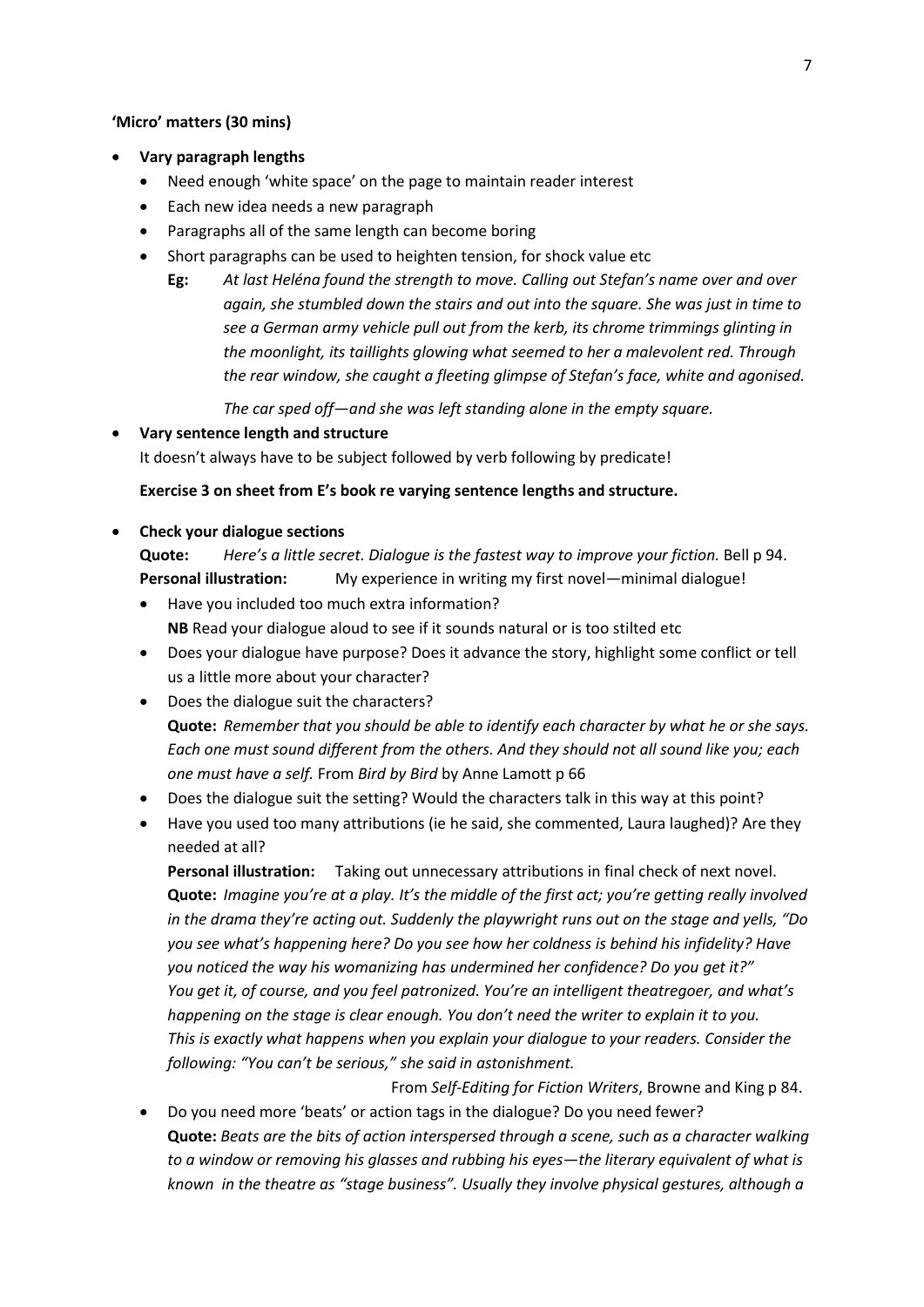short passage of interior monologue can also be considered a sort of internal beat. From Self-*Editing for Fiction Writers* by Browne and King p 143.

 Have you used too many 'ly' words in your dialogue? **Exercise 4 on sheet:** *'Are you coming?' she asked impatiently 'I told him but he didn't listen,' she said sadly. 'Don't do that!' the teacher quickly told them.*

| Exercise 5 (if time):     | Putting beats in--from Browne and King p 159   |
|---------------------------|------------------------------------------------|
|                           | 'Don't do that!' the teacher snapped.          |
|                           | 'I told him but he didn't listen,' she sighed. |
| Suggested changes on ppt: | 'When are you ever going to come?' she asked.  |

# **Avoid repetition**

- Again, may come from the need to make sure your readers understand, but trust them! Eg: I tried hard and endeavoured with all my might to push the door open, but could not.
- Be alert for words used too closely together—delete or replace with synonyms.
- Make a list of your own 'pet words', then use 'Find' and 'Replace' throughout manuscript. **Personal example of words and phrases I use too much**: certainly, definitely, really, slightly, suddenly, eventually, finally, especially, possibly, gently, completely, actually, simply, on occasions, at the same time, special.
- Some editing programs like 'Autocrit' available, which highlight repeated words, phrases.

# **Pay attention to punctuation**

- If you missed out on being taught this at school there are good books that will help you.
	- Eg: *Eats Shoots and Leaves*, Lynne Truss, London, Profile Books, 2005 *The Little Green Grammar Book*, Mark Tredinnick, Sydney, UNSW Press, 2008 *The Cambridge Australian English Style Guide*, Pam Peters, Cambridge University Press, 1995 (Also *Cambridge Guide to Australian English Usage* 2007)
- Check your uses of commas in particular. Don't use them to link sentences.
- Don't overuse exclamation marks. **Personal example:** My first novel
- Decide on a format and be consistent eg use of quotation marks, 'n' dashes or 'm' dashes, capitalisation, use of italics for interior monologue or prayers, be consistent throughout. **Personal example:** Dilemmas with prayers in *Jenna* in particular

**Exercise 6: Punctuation practice from sheet**

- **Be careful of common grammar and spelling mistakes [Seminar on common mistakes]**
	- Many grammar courses at writing centres and helpful books available eg the above books
	- Watch for singular subject with singular verb, use of I/me, 'ing' words (present participles) **Note:** *The Little Green Grammar Book* – 21 Grammar Gaffes and How to Avoid Them p 197

# **Exercise 7: Correcting common grammar and spelling mistakes**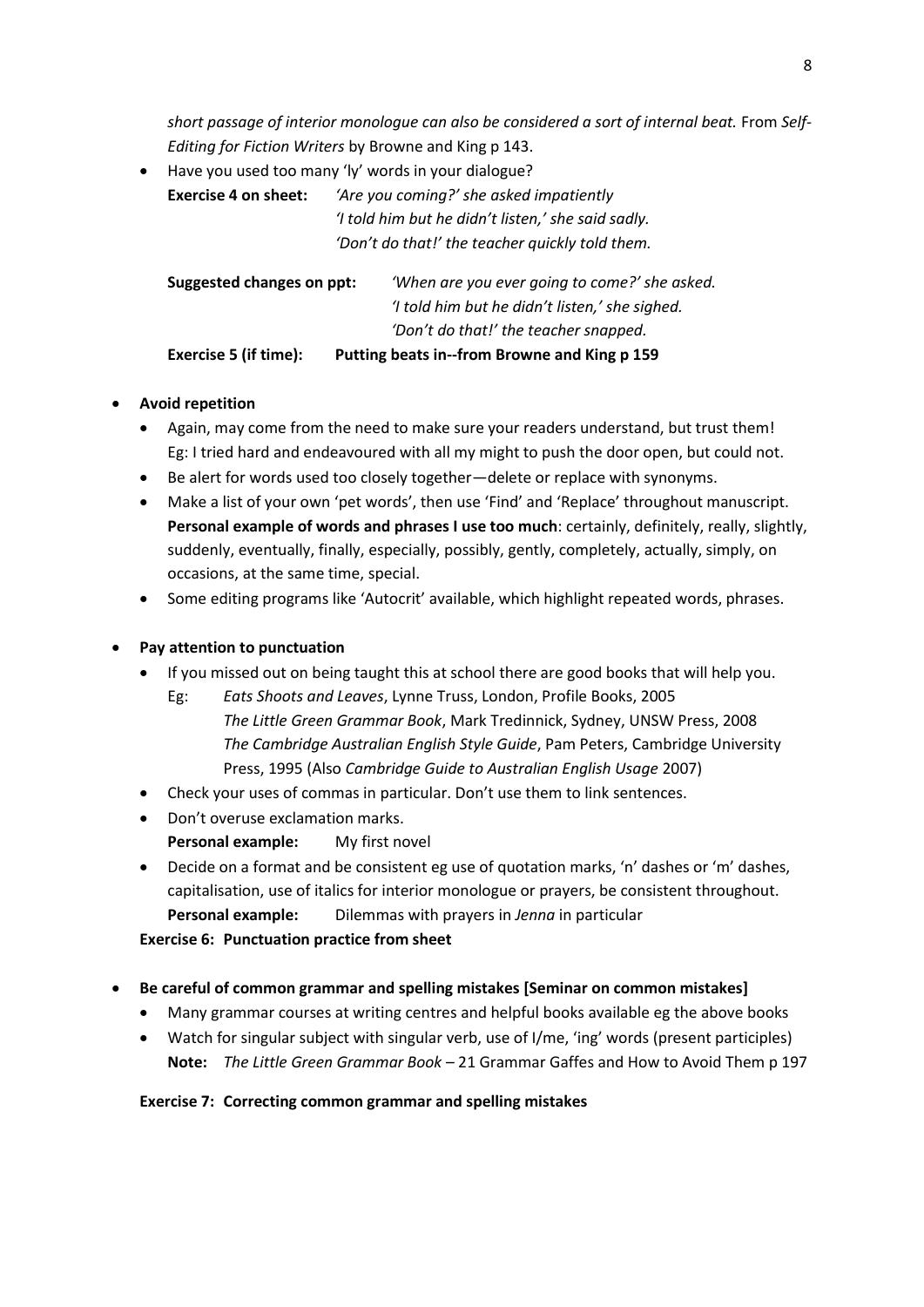# **Resources**

- *Self-Editing for Fiction Writers*, Renni Browne and Dave King, New York, Harper, 2004.
- *Revision and Self-Editing*, James Scott Bell, Cincinnati, Writer's Digest Books, 2008.
- *A Novel Idea*: *best advice on writing inspirational fiction*, various Christian fiction authors, Carol Stream, Tyndale House (ChiLibris) 2009
- *The Memoir Book*, Patti Miller, Sydney, Allen & Unwin, 2007
- *The Little Red Writing Book*, Mark Tredinnick, Sydney, UNSW, 2006
- *The Little Green Grammar Book*, Mark Tredinnick, Sydney, UNSW, 2008
- *Eats Shoots and Leaves*, Lynne Truss, London, Profile Books, 2005
- *Bird by Bird*, Ann Lamott, Melbourne, Scribe, 2008 (Aust edition)
- *Reading Like A Writer*, Francine Prose, New York, Harper, 2006
- *Cambridge Guide to Australian English Usage*, Pam Peters, Cambridge University Press, 2007
- *Style Manual for Authors, Editors and Printers*, Aust Government Publishing Service, Canberra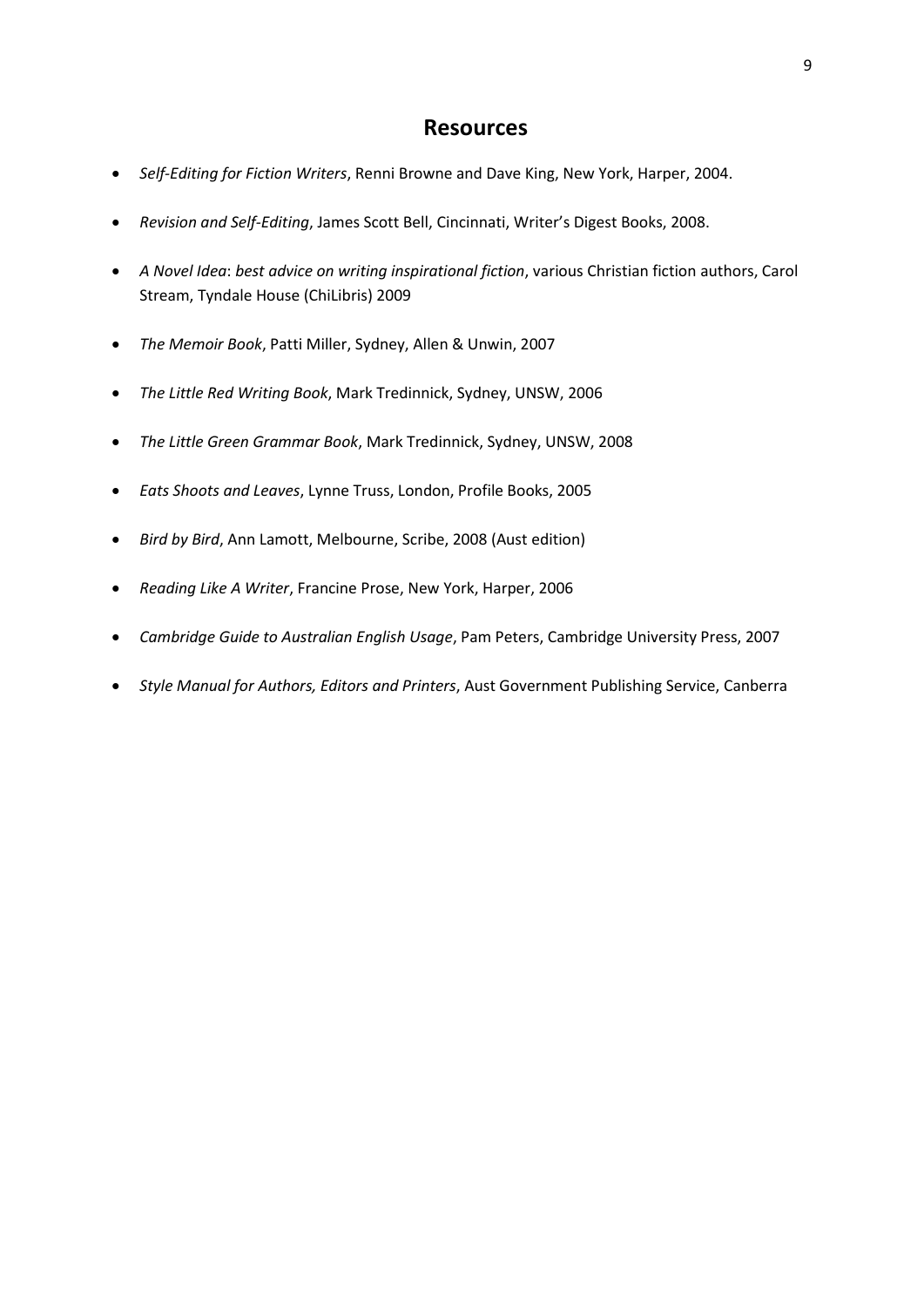#### **Workshop Exercises—***Getting in before your editor does*

#### **Exercise 1: What editorial changes would you suggest for the following passage?**

From where she was tidying up in the kitchen and chatting to William, Nettie heard the front door slam with a force that reverberated along the hallway and reached even their far corner of Whitecross Manor.

"Oh dear! Sounds like things haven't gone too well again for the pair of them," she commented, a worried frown on her face. "Maybe I should go and see if Mrs Trevelyan needs any help, although she said she'd ring when she wanted me."

"That Michael's a stubborn one," William growled. "Hasn't changed a bit. But then, his mother's a stubborn one too, so what can you do? Better leave them to sort it out, Nettie – no use the likes of us stickin' our noses in."

Justine had heard the door slam too, yet its impact on her was lessened. She had learnt to expect such childish behaviour whenever Michael left her presence. Nevertheless, as she heard his car engine roar into life and registered the ferocity with which he was driving away, she shuddered. In the quietness that ensued, she stayed where she was, trying to calm herself and relax her body. She'd known the evening would be difficult, but it had been far worse than she had imagined – and far more exhausting. Or was it merely that she was no longer able to summon the energy needed for such confrontations? Oh, she was so tired of it all – tired in every way. Her body ached from sitting in the same position for so long – she should have moved somewhere more comfortable after dinner, but she'd been too eager to have the confrontation over and done with. Mentally, she was exhausted from trying to frame her words in a way that would not make things worse between them. And as for her emotions – suddenly she realised that the tears were running unchecked down her face and forming dark stains on the shiny, grey bodice of her silk dress. She brushed them away impatiently. She mustn't let Nettie see her in this state.

The minutes passed, but she stayed where she was. She was calmer, yet now she felt the familiar depression beginning to creep over her once again. And yes, there it was too, just as Michael had so rudely and inappropriately suggested earlier in the evening – there was the deep shame and guilt with which she had lived for so long. Martine had helped her so much with it in the early days of that first pregnancy and after the birth as well. And she had been by her side too during that dreadful time after Miriam's death, doing what she could to try to put a stop to the self-blame that had taken hold. Martine had understood. She would sit and stroke her hand and gently remind her of God's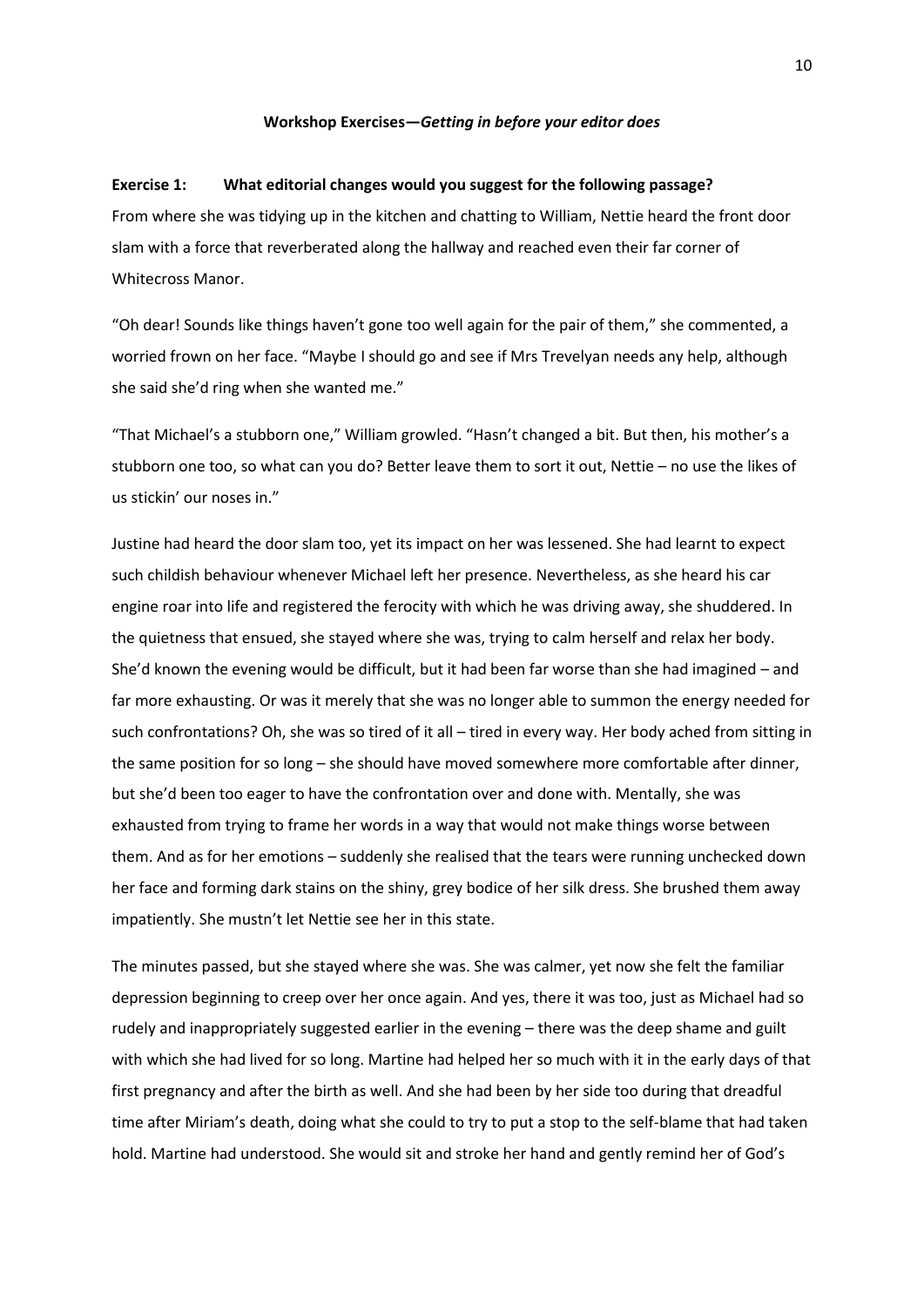grace and forgiveness – and she would urge her to forget the past and leave the judging to God. And Martine had said in a recent letter she hoped to retire soon and return home for good – but would it be too late? She needed to talk with someone – she needed to share her burden. That was in the Bible somewhere, wasn't it? She must look it up tomorrow. With a deep sigh, she reached out her hand and rang the bell for Nettie.

Neither of the Trevelyans had much sleep that night. After being helped out of her chair and along the hallway, Justine had taken even longer than usual to mount the stairs to her bedroom.

"Ma'am, would … do you think it might help if William was to come and put his arm around you?" Nettie decided to risk asking eventually. "I could go and get him while you rest here for a bit."

"No, no … I'll be fine," Justine answered more irritably than she had intended, alarmed at her own weakness. "You should have suggested Michael and I move to the sitting room for our coffee, Nettie. Perhaps if we had, I wouldn't be feeling as weak as I do now."

Nettie did not take offence, however. She had heard the quaver in her employer's voice and did not miss the damp spots on the beautiful silk of her dress. But she resolved that tomorrow, at the right moment, she would suggest they make up a bed in the sunroom for her, for those times when she didn't feel like climbing the stairs to rest. Surely the day would come soon when Justine would have to sleep permanently on the ground floor.

…

Michael could remember little of his trip back to London as he lay in bed later that night. A few times he was aware he had scared even himself by taking a corner too fast, but somehow he'd managed to make it intact. He had let himself into his apartment quietly, reluctant to disturb Samantha. She'd seemed a little tired and irritable lately. He knew she was beginning to realise modelling wasn't all about glamour and parties and pictures in glossy magazines – it was also exhausting work and long days. He knew too she hadn't been pleased when he took off to that conference in Edinburgh so soon after coming back from Munich. Well, all he could do was try to make it up to her. He crept up the stairs, only to discover she was not in bed. Funny – he thought she'd said she was having a quiet night at home. Probably she'd changed her mind and gone with her friends to that end-of-season bash she'd mentioned in Soho after all.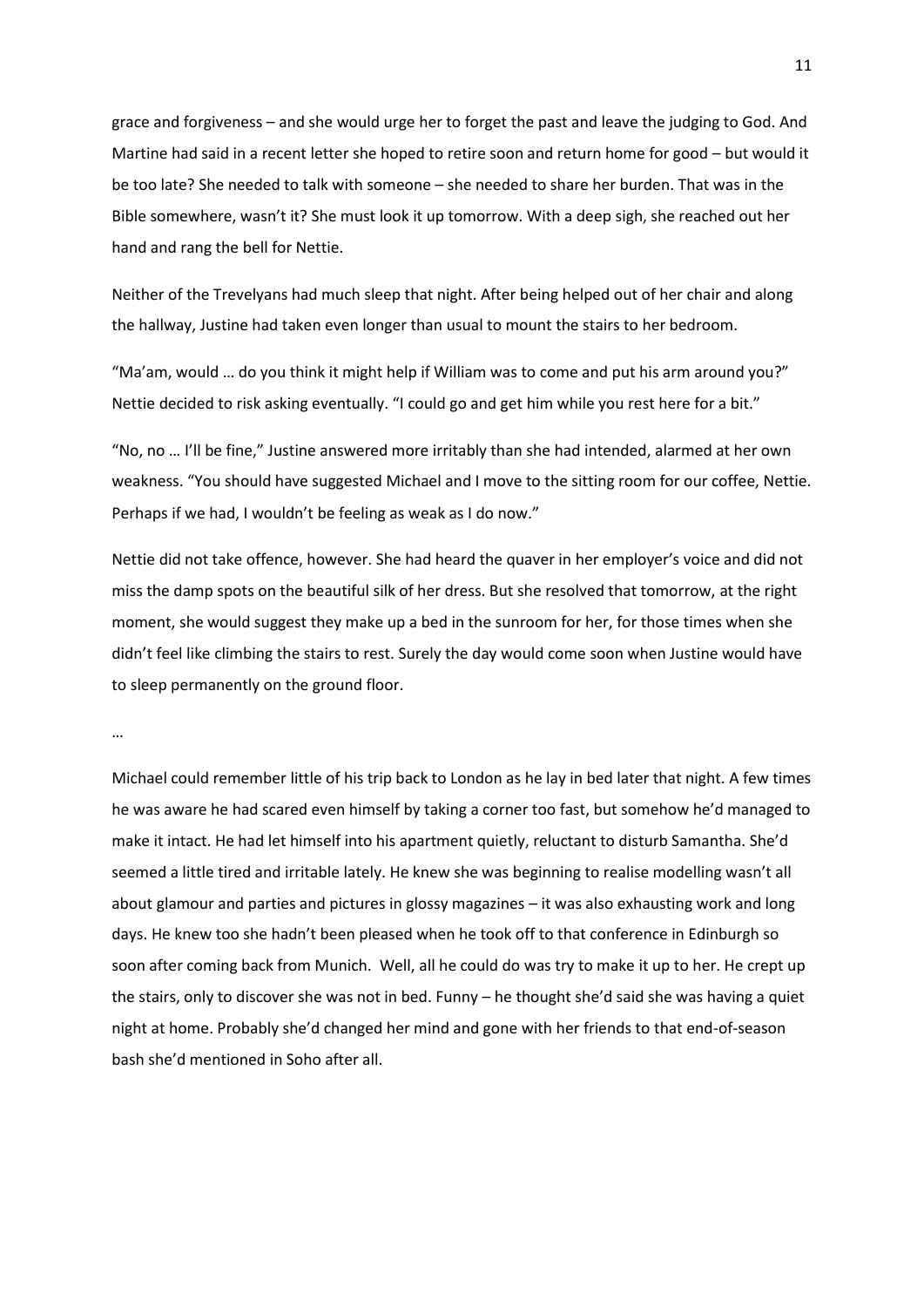# **Exercise 2: By varying sentence length and structure in particular, see if you can improve the following non-fiction excerpt**.

War was not the only threat to Samia's family. The fight to survive poverty was a constant struggle. Samia's father was a poor farmer with seven surviving children. Samia was the third child and third girl, with another younger sister and three younger brothers. Hard work was the only means of meagre survival.

Harvest time required all available hands to help, however small. At other times the animals needed to be shepherded and home chores constantly attended to. By the time Samia was seven, she was responsible for buying the family groceries in the local bazaar. Her mother was constantly ill. Samia's cleverness was called upon to keep the family going.

# **Exercise 3: How could these sentences be re-written to express through the dialogue itself or in some other way what the 'ly' word is trying to convey?**

'Are you coming?' she asked impatiently.

'I told him but he didn't listen,' she said sadly.

'Don't do that!' the teacher quickly told them.

# **Exercise 4: Make any punctuation changes necessary in the following sentences.**

- 1. While we are a small publisher that produces only a limited number of releases each year, we are happy to receive submissions from author's who have written a work that they would like to see published. (Publisher's website!)
- 2. But beyond the fact that writer's spend hours working alone is the wonderful truth that during those times, God sees us. (Writer's blog on net)
- 3. It's a shame the company can't keep it's head above water any longer.
- 4. Can you tell me what time your supposed to be at your appointment?
- 5. They had their chance to impress us but now their wanting to try again.
- 6. I have just read Jesus words in johns gospel about loving others.
- 7. A woman without her man is nothing.

## **Exercise 5: Correct the grammar or spelling mistakes, if any, in the sentences below.**

- 1. We will be responsible for proofreading of the work, if excepted for publishing, but all editing/sub-editing requirements will be the responsibility of the author. (Publisher's website!)
- 2. The ship managed to make its way across the Great Australian Bite and on to Sydney Cove.
- 3. If we hold the concert at a smaller venue, then less people will be able to attend.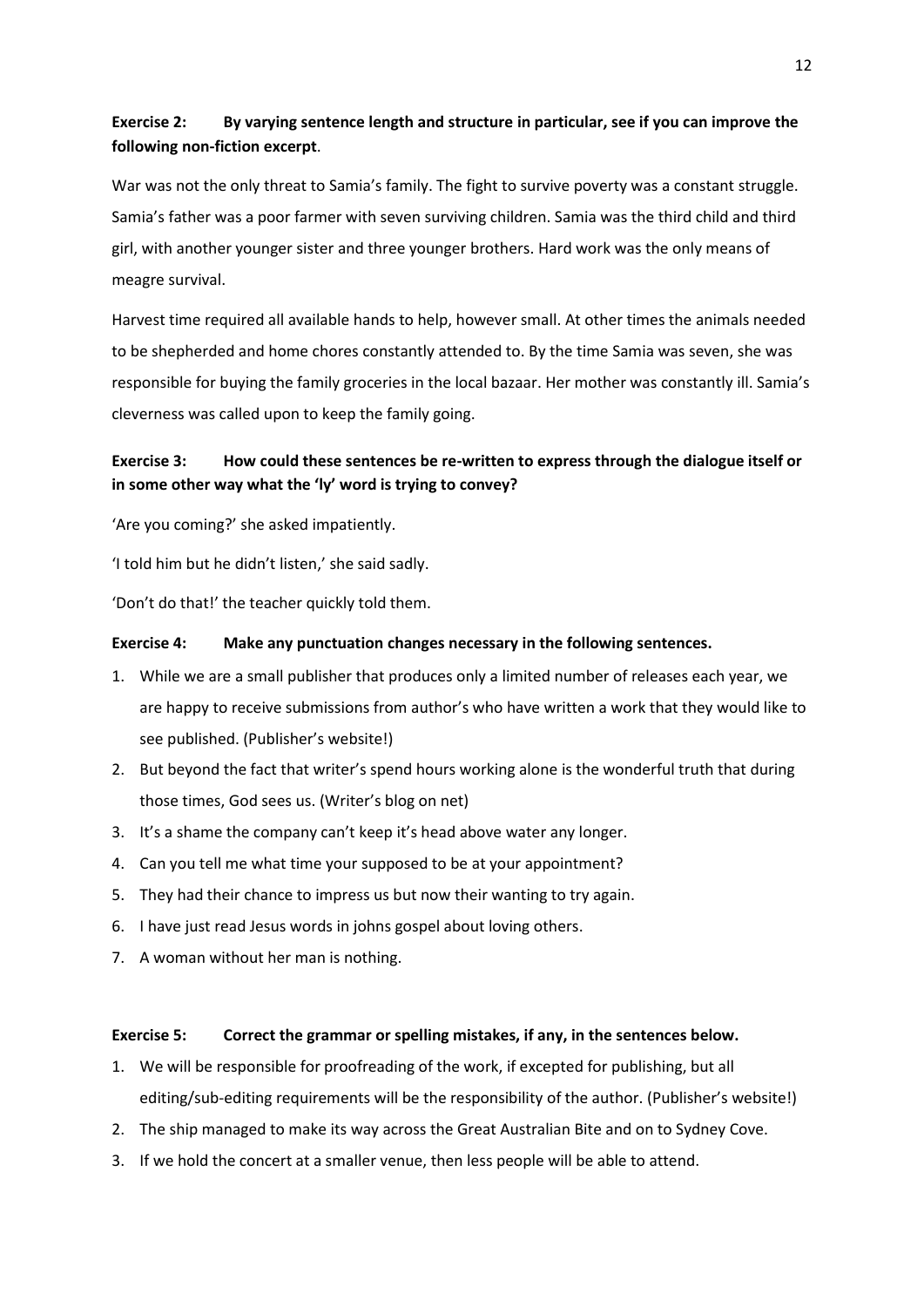- 4. I had to practise the piano for one hour a day when I was young.
- 5. Before he'd even finished barking, Ben chased the dog out of the yard.
- 6. The affect of the strike was devastating for the small town.
- 7. In trying to effect some change for the better, the government made several difficult decisions.
- 8. I'm happy to loan you this book, providing I get it back by next month.
- 9. Neither of them are coming to the conference.
- 10. Just between you and I, he's not a very good author.

# **For extra practice: Which of the following do you think is best and why??**

## **A response to the following statement:** *Everyone's life is the same life.*

### **Version 1:**

I refuse to believe my life is the same as any other. Deep anger wells up inside me at the very idea – I can almost taste it and smell its pungency. Somewhere inside my ribcage a scream is imprisoned – muted, stuffed down, where it clamours to be given full voice.

Why should my life be the same as that of my parents, my sister, my brother, the dull person who lives next door, the one within my own household who cannot or, out of fear, chooses not to travel my journey of the mind and heart with me? Why should I feel I have to fit in with those who surround me in my life – even with those in the family of God who accompany me on my faith pilgrimage?

God is bigger than this. God deserves colour, vibrancy, uniqueness, creativity, best efforts, the striving to be me. The splash of red on a pale landscape, the deep purple hues that linger in the atmosphere after all energy has been expended in creating something beautiful. Something that stirs the soul and touches hearts. Something that makes a difference.

I want to live an inspired life.

I want to breathe in God's creative Spirit and breathe out healing, wholeness, hope.

I want to honour the gift.

I want to be me.

#### **Version 2:**

I refuse to believe my life is the same as any other. Deep anger wells up inside me at the very idea – I can almost taste it and smell its pungency. Somewhere inside my ribcage a scream is imprisoned – muted, stuffed down, where it clamours to be given full voice.